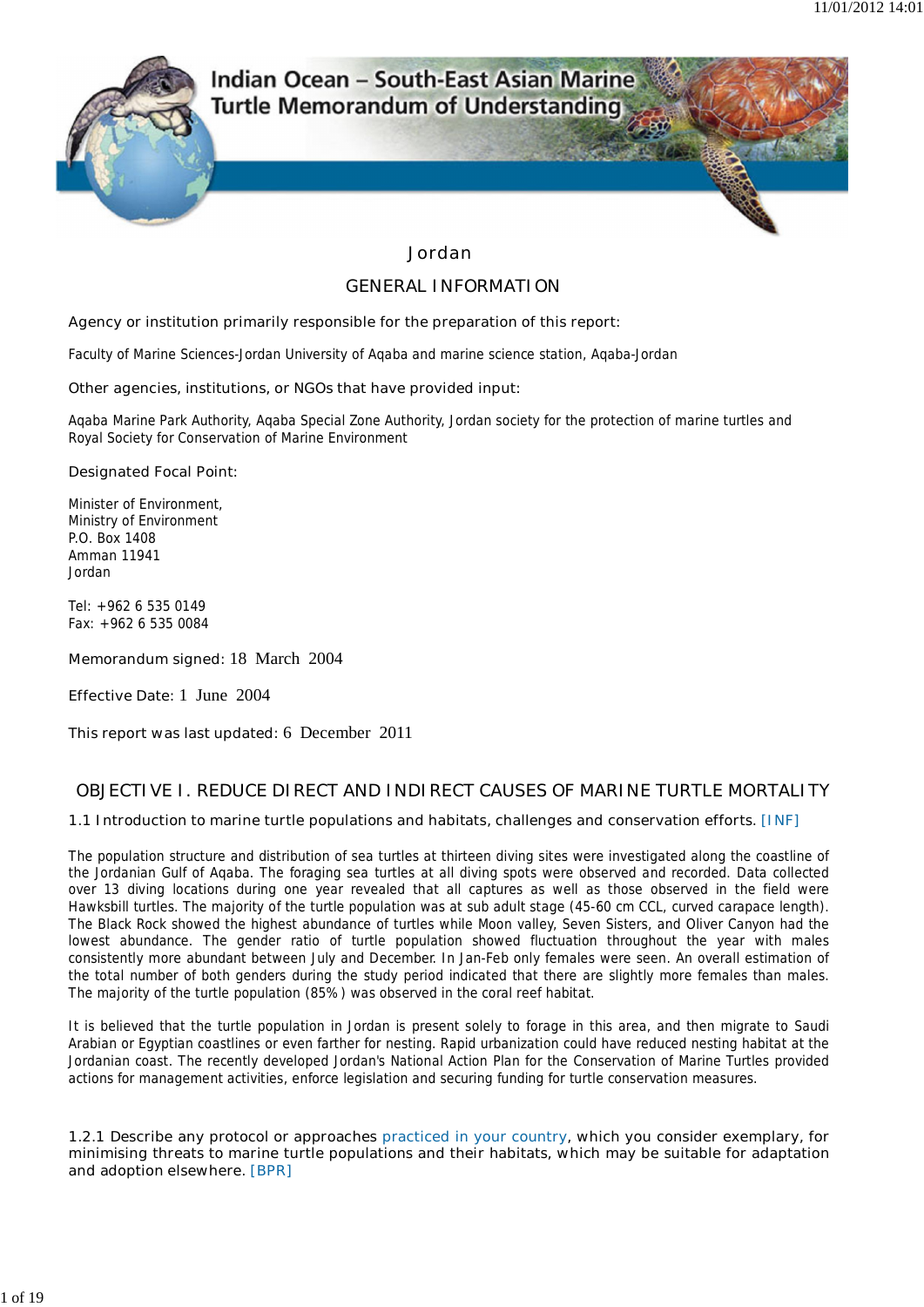- 1) Daily beach patrolling by Aqaba Marine Park rangers (AMP)
- 2) Daily sea patrolling to different fishing sites by AMP
- 3) Public awarness activities through direct communication with fishermen
- 4) Lectures to public on monthly basis at AMP lecture room
- 5) Through signs fixed along the beaches commonly used for public

The Jordan's national action plan (NAP) provides a set of priority actions for the conservation of marine turtles and their habitats in the Gulf of Aqaba. The main threats to the maintenance of stable turtle populations are now well understood. It range from opportunistic capture to global threats such fishing mortality and threats from pollution incidents. NAP addresses the primary causes of turtle mortality with a series of proposed actions. Actions include:

a) reducing threats to turtle populations from commercial fisheries, land development operations, and human interference;

b) regulating direct capture in turtles; and

c) promoting turtle rescue and rehabilitation along with public awareness activities.

It is recognized however that reducing the threats to marine turtle populations alone will be insufficient to guarantee their survival. Hence NAP has considered a further set of recommendations. It include the importance of protecting turtle feeding habitat, research and monitoring, community participation in conservation activities, the capacity of national agencies to carry out the necessary management activities and to enforce legislation.

### **1.3.1 Describe any socio-economic studies or activities that have been conducted among communities that interact with marine turtles and their habitats. [BPR, INF]**

Together with participation of local communities, NAP is now available for execution by governmental institutions and NGOs in Jordan. At the same time will keep coordinating our activities with other global initiatives for turtles conservation

### **1.3.2 Which of these adverse economic incentives are underlying threats to marine turtles in your country? [TSH]**

 $\Gamma$  High prices earned from turtle products relative to other commodities

 $\Gamma$  Lack of affordable alternatives to turtle products

 $\Gamma$  Ease of access to the turtle resource (eg. by virtue of proximity or ease of land/water access)

 $\Gamma$  Low cost of land near nesting beaches

**Low penalties against illegal harvesting**

- Other1: Policies in relation to fishery resources management
- Other2: Development projects along the coast that deal with tourism, ports and industry
- Other3: Ship traffic and trade
- $\Gamma$  None of the above or Not Applicable

The major threats to in water habitats in Jordan include industrial activities, fishing practices and other forms of marine pollution, including persistent marine debris

# **1.3.3 Has your country has taken any measures to try to correct these adverse economic incentives? [BPR]**

 $\blacksquare$  YES  $\blacksquare$  NO  $\blacksquare$  NOT APPLICABLE (no adverse economic incentives exist)

Implementing Environment Impact Studies (EIA) for any project along the coast.

Enforcement of new legislation for marine conservation measures and fisheries which took effect two years ago.

Engagement of other official authorities such as Coast Guards on beach patrolling, as well as some NGOs.

Fishers were encouraged to join the Aqaba Fishermen Society for better management of fisheries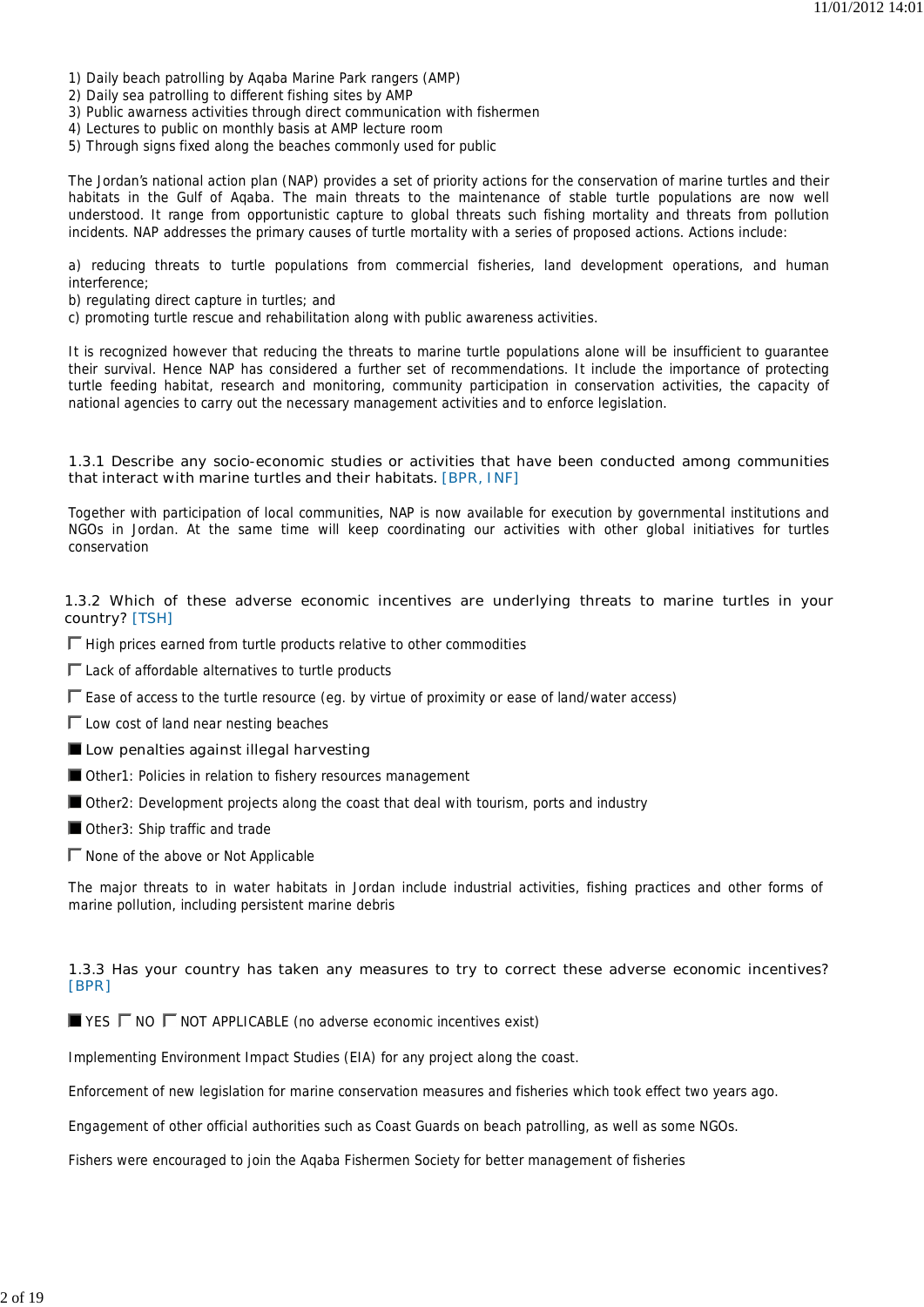**1.4.1 Indicate, and describe in more detail, the main fisheries occurring in the waters of your country, as well as any high seas fisheries in which flag vessels of your country participate, that could possibly interact with marine turtles. [INF]**

**a) Shrimp trawls:**  $\Gamma$  YES ■ NO

**b) Set gill nets:**  $\blacksquare$  YES  $\blacksquare$  NO

It is the most commonly used method with artisan fishery. Almost all the 120 fishermen are using gillnets. They are operating about 60 small boats and utilizing mostly the entire coastal area that extends for about 27 km.

*c)* **Anchored Fish Aggregating Devices (FADs):**  $\Gamma$  **YES ■ NO** 

*d)* **Purse seine (with or without FADs):**  $\Box$  **YES ■ NO** 

**e) Longline (shallow or deepset):** ■ YES  $\Gamma$  NO

Some fishermen utilize this method but at certain periods of the year - mainly during summer. Deep water is the preferred fishing area because of the limitation of coastal fishing grounds. Fishermen have recently started to utilize deep-sea fishing using this method.

**f)** Driftnet:  $\Gamma$  YES  $\blacksquare$  NO

**g) Other1:**

**h) Other2:**

**None of the above**

**1.4.2 Please indicate the relative level of fishing effort and perceived impact of each of the above fisheries on marine turtles (e.g. in terms of by-catch). [TSH]**

**a) Shrimp trawls**

**Fishing effort:**  $\Gamma$  RELATIVELY HIGH  $\Gamma$  MODERATE  $\Gamma$  RELATIVELY LOW  $\Gamma$  NONE  $\Gamma$  UNKNOWN

**Perceived Impact:**

 $\Gamma$  RELATIVELY HIGH  $\Gamma$  MODERATE  $\Gamma$  RELATIVELY LOW  $\Gamma$  NONE  $\Gamma$  UNKNOWN

Source:

**b) Set gill nets**

**Fishing effort:**

**ΓRELATIVELY HIGH ΓMODERATE <b>RELATIVELY LOW** ΓNONE ΓUNKNOWN **Perceived Impact:**  $\Gamma$  RELATIVELY HIGH  $\Gamma$  MODERATE ■ RELATIVELY LOW  $\Gamma$  NONE  $\Gamma$  UNKNOWN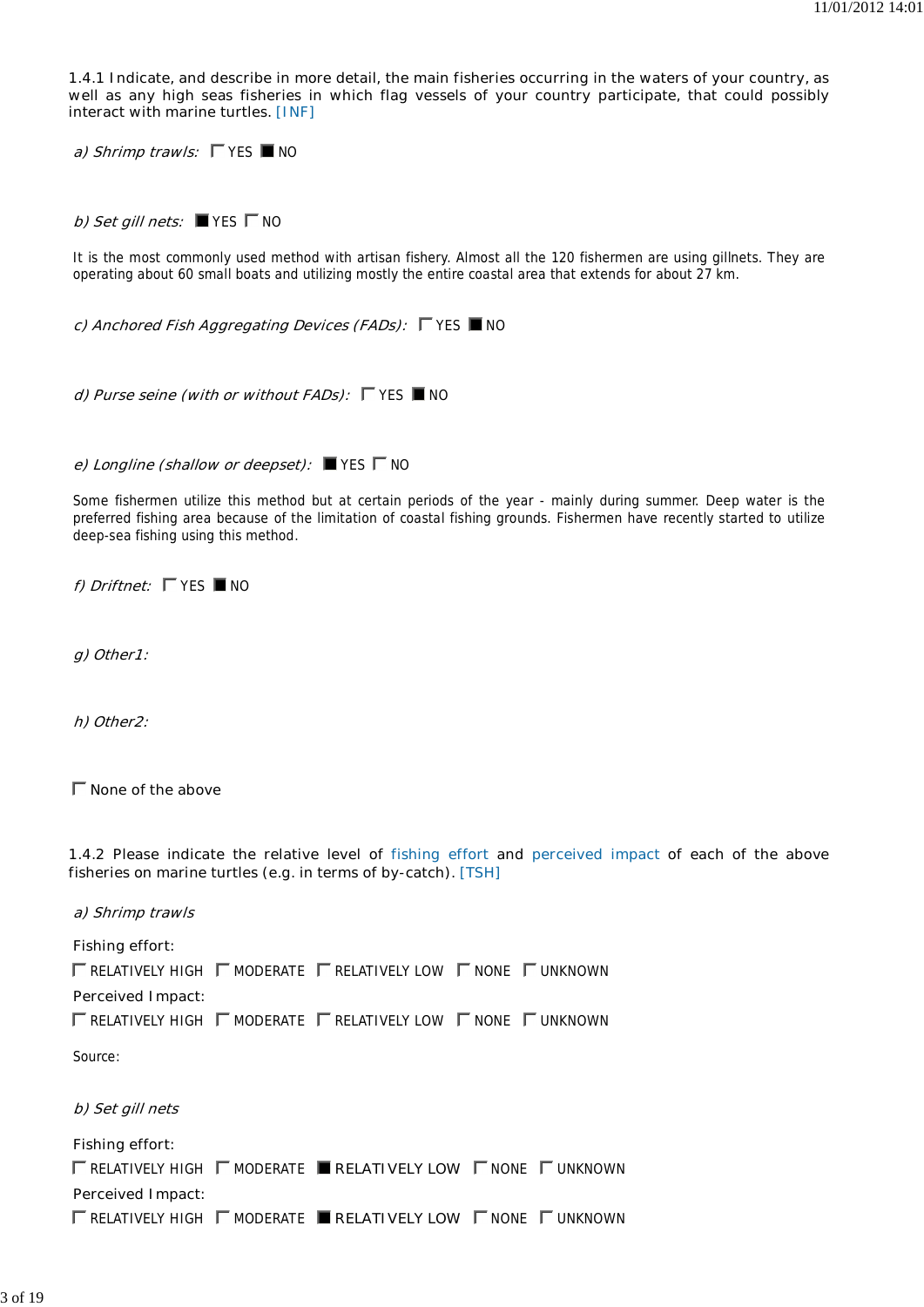Source: A study on fishery status along the Jordanian coast of Aqaba Gulf was conducted by the Marine Science Station and published recently in the Journal of pure science of the University of Jordan.

**c) Anchored Fish Aggregating Devices (FADs)**

# **Fishing effort:**  $\Gamma$  RELATIVELY HIGH  $\Gamma$  MODERATE  $\Gamma$  RELATIVELY LOW  $\Gamma$  NONE  $\Gamma$  UNKNOWN **Perceived Impact:**  $\Gamma$  relatively high  $\Gamma$  moderate  $\Gamma$  relatively low  $\Gamma$  none  $\Gamma$  unknown

Source:

### **d) Purse seine (with or without FADs)**

| Fishing effort:                                                                                   |  |  |
|---------------------------------------------------------------------------------------------------|--|--|
| T RELATIVELY HIGH T MODERATE T RELATIVELY LOW T NONE T UNKNOWN                                    |  |  |
| Perceived Impact:                                                                                 |  |  |
| $\Gamma$ relatively high $\Gamma$ moderate $\Gamma$ relatively low $\Gamma$ none $\Gamma$ unknown |  |  |
|                                                                                                   |  |  |

Source:

#### **e) Longline (shallow or deepset)**

| $\Gamma$ relatively high $\Gamma$ moderate <b>Final Algoratively LOW</b> $\Gamma$ none $\Gamma$ unknown |
|---------------------------------------------------------------------------------------------------------|
|                                                                                                         |
| $\Gamma$ relatively high <b>I moderate</b> $\Gamma$ relatively low $\Gamma$ none $\Gamma$ unknown       |
|                                                                                                         |

Source: Interview with fishermen and the fishermen society and reports from ASEZA.

## **f) Driftnet**

| Fishing effort:   |                                                                                                   |  |
|-------------------|---------------------------------------------------------------------------------------------------|--|
|                   | $\Gamma$ relatively high $\Gamma$ moderate $\Gamma$ relatively low $\Gamma$ none $\Gamma$ unknown |  |
| Perceived Impact: |                                                                                                   |  |
|                   | $\Gamma$ relatively high $\Gamma$ moderate $\Gamma$ relatively low $\Gamma$ none $\Gamma$ unknown |  |
|                   |                                                                                                   |  |

Source:

### **g) Other1 (from 1.4.1):**

**Fishing effort:**  $\Gamma$  RELATIVELY HIGH  $\Gamma$  MODERATE  $\Gamma$  RELATIVELY LOW  $\Gamma$  NONE  $\Gamma$  UNKNOWN **Perceived Impact:**  $\Gamma$  RELATIVELY HIGH  $\Gamma$  MODERATE  $\Gamma$  RELATIVELY LOW  $\Gamma$  NONE  $\Gamma$  UNKNOWN

Source:

**h) Other2 (from 1.4.1):**

**Fishing effort:**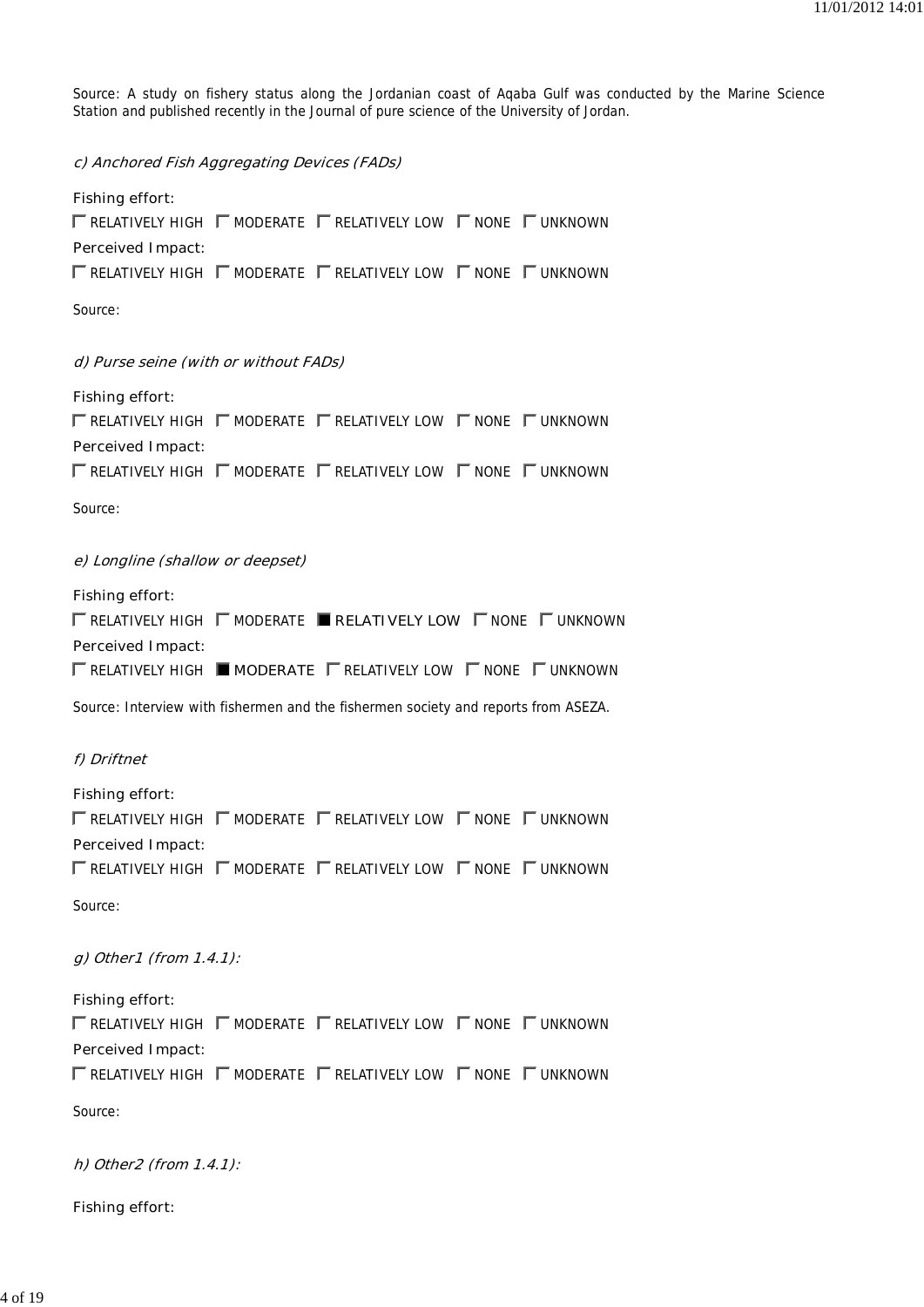$\Gamma$  RELATIVELY HIGH  $\Gamma$  moderate  $\Gamma$  relatively low  $\Gamma$  none  $\Gamma$  unknown **Perceived Impact:**  $\Gamma$  relatively high  $\Gamma$  moderate  $\Gamma$  relatively low  $\Gamma$  none  $\Gamma$  unknown

Source:

#### **1.4.3 Describe any illegal fishing that is known to occur in or around the waters of your country that may impact marine turtles. Describe the measures being taken to deal with this problem and any difficulties encountered in this regard. [TSH]**

Since fisheries in Jordan is artisinal in nature, fishing gears are limited to the use of hook and line and gill nets. However, most of fishing activities are directed now to deep water. The use of cages has been banned completely on coastal water as well as construction of special pathways along the coast to be used for beach visitors and users.

### **1.4.4 Which of the following methods are used by your country to minimise incidental capture/mortality of marine turtles in fishing activities? [IND]**

a) **Appropriate handling** of incidentally caught turtles (e.g. resuscitation or release by fishers using equipment such as de-hooking, line cutting tools and scoop nets)

**TYES TWO NOT APPLICABLE** 

b) **Devices that allow the escape of marine turtles** (e.g. turtle excluder devices (TEDs) or other measures that are comparable in effectiveness)

**EXES ENO INOTAPPLICABLE** 

c) **Measures to avoid encirclement** of marine turtles in purse seine fisheries

**EXES ENO IMOTAPPLICABLE** 

d) **Appropriate combinations** of hook design, type of bait, depth, gear specifications and fishing practices

**EXES ENO INOTAPPLICABLE** 

e) **Monitoring and recovery of fish aggregating devices** (FADs)

**TYES TNO INOTAPPLICABLE** 

f) **Net retention and recycling schemes**

**NO ■NOT APPLICABLE** 

g) **Spatial and temporal control of fishing** (e.g. seasonal closures of fishing activities)

**NO ■NOT APPLICABLE** 

h) **Effort management control**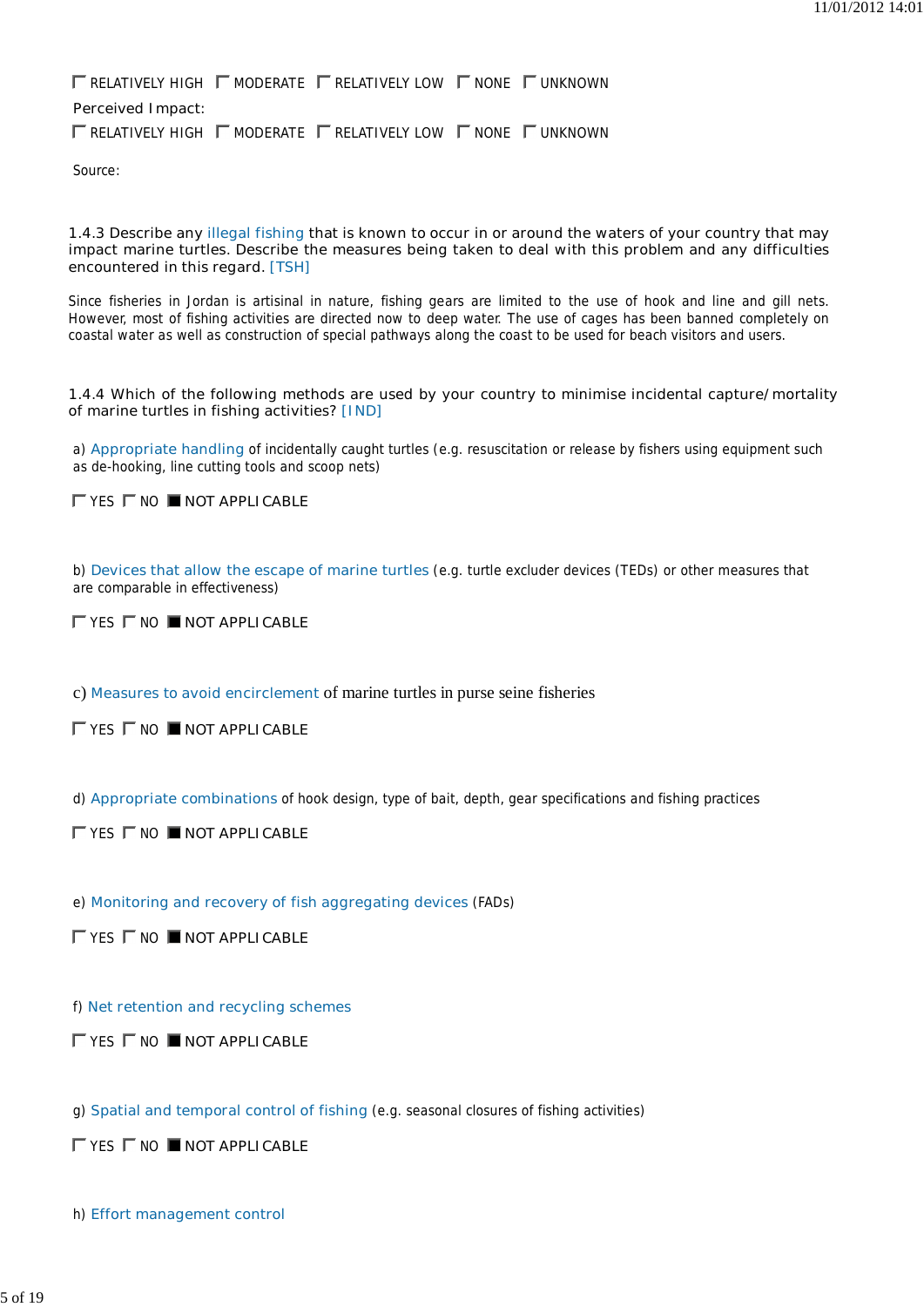# **TYES TNO INOTAPPLICABLE**

 $\Gamma$  Other (list and explain):

 $\Gamma$  None of the above

**1.4.5 Which of the following programmes has your country developed - in consultation with the fishing industry and fisheries management organisations - to promote implementation of measures to minimise incidental capture and mortality of turtles in national waters and in the high seas? [IND]**

**Onboard observer programmes**

**FYES F NO INOT APPLICABLE** 

**Vessel monitoring systems**

 $\Gamma$  **YES**  $\Gamma$  **NO ■ NOT APPLICABLE** 

**Inspections** (i.e. at sea, in port, at landing sites)

**TYES TWO NOT APPLICABLE** 

**Training programmes / workshops** to educate fishers

 $$ 

**Informative videos, brochures, printed guidelines** etc.

 $\blacksquare$  **YES**  $\blacksquare$  NO  $\blacksquare$  NOT APPLICABLE

**Other (list and explain):**

 $\Gamma$  YES  $\Gamma$  NO  $\Gamma$  NOT APPLICABLE

**None of the above**

**1.4.6 Are the mitigation measures described in 1.4.4 and 1.4.5, periodically reviewed and evaluated for their efficacy? [SAP]**

 $\Gamma$  YES  $\Gamma$  NO  $\Gamma$  UNSURE

**1.4.7 In your country, what types of data collection, research and development have been undertaken to support the reduction of marine turtle incidental catch (while taking into consideration the impact of various mitigation measures on other species)? [SAP]**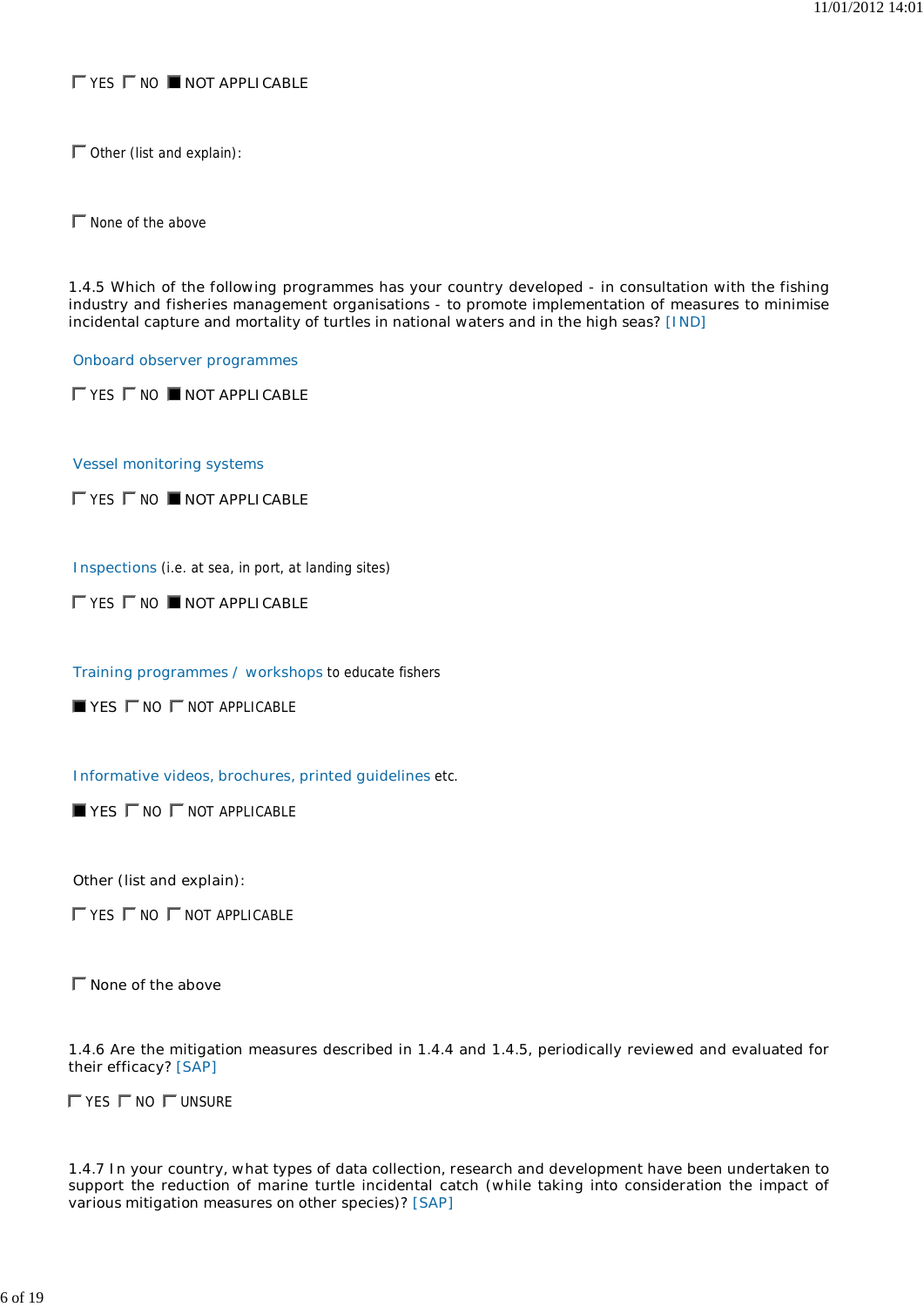**1.4.8 Has your country exchanged information and provided technical assistance (formally or informally) to other Signatory States to promote the activities described in 1.4.4, 1.4.5 and 1.4.7 above? [SAP]**

YES **NO** UNSURE

**1.4.9 What legislative and practical measures has your country taken in support of UN General Assembly Resolution 46/215 concerning the moratorium on the use of large-scale driftnets? [SAP]**

**1.5.1 Does your country have legislation to prohibit direct harvest and domestic trade in marine turtles, their eggs, parts and products; and to protect important turtle habitats? [IND]**

 $\Gamma$  YES  $\Gamma$  NO  $\Gamma$  UNSURE

**1.5.2 Which, among the following list, are economic uses and cultural values of marine turtles in your country? Please rate the relative prevalence / importance of each consumptive or non-consumptive use. [INF]**

| USES /<br><b>VALUES</b><br><b>Meat consumption</b> | <b>RELATIVE PREVALENCE /</b><br><b>IMPORTANCE</b>             |
|----------------------------------------------------|---------------------------------------------------------------|
| $\Gamma$ YES <b>NO</b>                             | $\Gamma$ HIGH $\Gamma$ MODERATE $\Gamma$ LOW $\Gamma$ UNKNOWN |
| Egg consumption                                    |                                                               |
| $\Gamma$ YES <b>NO</b>                             | $\Gamma$ HIGH $\Gamma$ MODERATE $\Gamma$ LOW $\Gamma$ UNKNOWN |
| <b>Shell products</b>                              |                                                               |
| $\Gamma$ YES <b>NO</b>                             | <b>ΓHIGH ΓMODERATE ΓLOW UNKNOWN</b>                           |
| <b>Fat consumption</b>                             |                                                               |
| $\Gamma$ YES <b>NO</b>                             | $\Gamma$ HIGH $\Gamma$ MODERATE $\Gamma$ LOW $\Gamma$ UNKNOWN |
| <b>Traditional medicine</b>                        |                                                               |
| $\blacksquare$ YES $\blacksquare$ NO               | $\Gamma$ HIGH $\Gamma$ MODERATE <b>LOW</b> $\Gamma$ UNKNOWN   |
| Eco-tourism programmes                             |                                                               |
| $\Gamma$ YES <b>NO</b>                             | $\Gamma$ HIGH $\Gamma$ MODERATE $\Gamma$ LOW $\Gamma$ UNKNOWN |

**Cultural / traditional significance**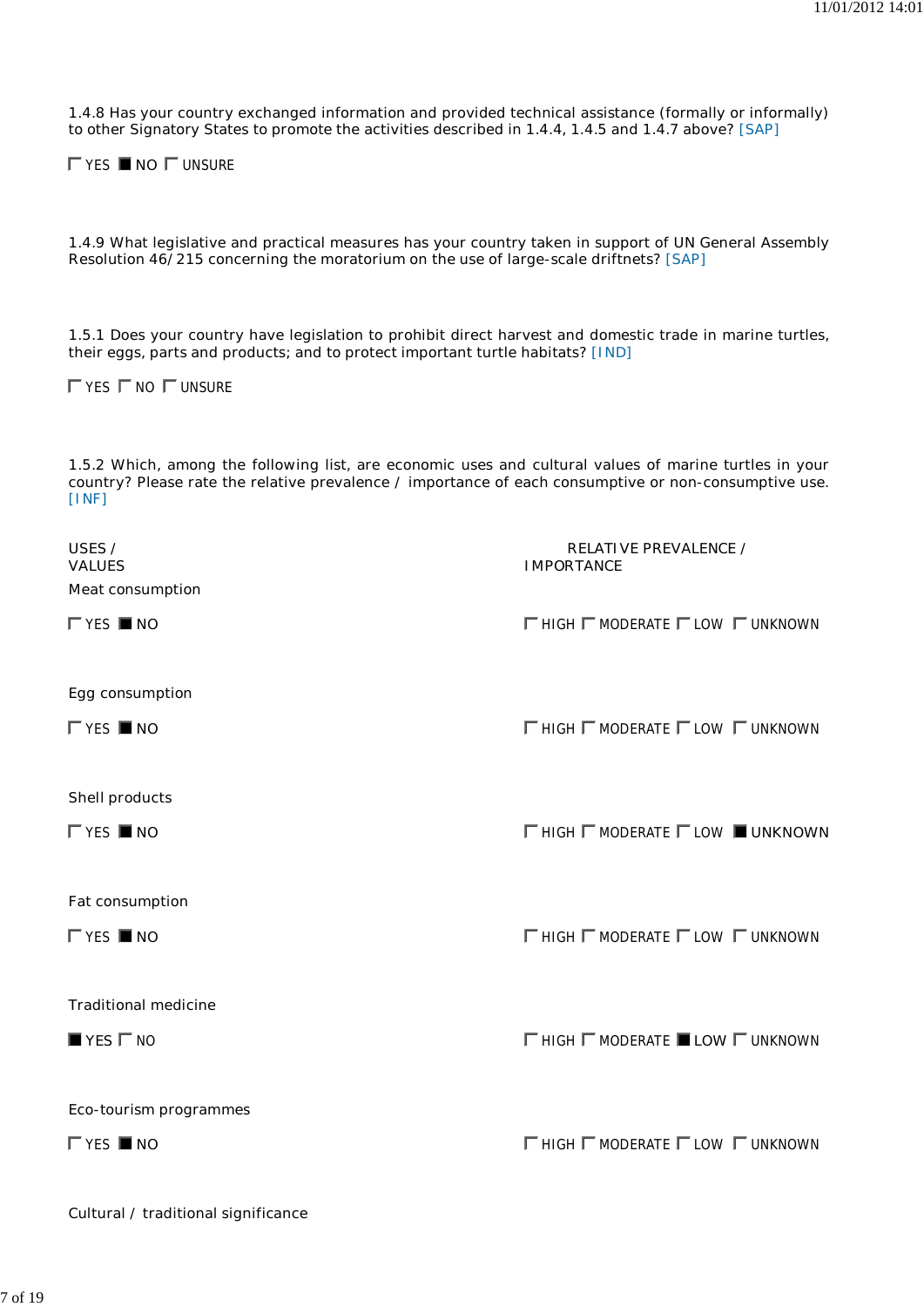**Other**

**1.5.3 Please indicate the relative level and impact of traditional harvest on marine turtles and their eggs. [IND, TSH]**

| Level of harvest:        |                   |                         |             |                |
|--------------------------|-------------------|-------------------------|-------------|----------------|
| $\Gamma$ RELATIVELY HIGH | MODERATE          | $\Gamma$ RELATIVELY LOW | <b>NONE</b> | <b>UNKNOWN</b> |
| Impact of harvest:       |                   |                         |             |                |
| $\Gamma$ RELATIVELY HIGH | $\Gamma$ moderate | $\Gamma$ RELATIVELY LOW | <b>NONE</b> | <b>UNKNOWN</b> |

Source of information:

**1.5.4 Have any domestic management programmes been established to limit the levels of intentional harvest? [SAP]**

 $\Gamma$  YES  $\Gamma$  NO  $\blacksquare$  UNKNOWN

**1.5.5 Describe any management agreements negotiated between your country and other States in relation to sustainable levels of traditional harvest, to ensure that such harvest does not undermine conservation efforts. [BPR]**

**1.6.1 First, select one of the options at left to indicate whether or not your country has any of the following measures in place to minimise the mortality of eggs, hatchlings and nesting females. If yes, then estimate the relative effectiveness of these measures. [IND, SAP]**

| <b>MEASURES</b>                                   | <b>RELATIVE EFFECTIVENESS</b>                                               |
|---------------------------------------------------|-----------------------------------------------------------------------------|
| Monitoring/protection programmes                  |                                                                             |
| $\Gamma$ YES $\Gamma$ NO $\blacksquare$ N/A       | $\Gamma$ excellent $\Gamma$ good $\Gamma$ low $\blacksquare$ unknown        |
| <b>Education/awareness programmes</b>             |                                                                             |
| $\blacksquare$ YES $\sqsubset$ NO $\sqsubset$ N/A | $\Gamma$ excellent $\blacksquare$ <b>Good</b> $\Gamma$ low $\Gamma$ unknown |
|                                                   |                                                                             |
| <b>Egg relocation/hatcheries</b>                  |                                                                             |
| $\Gamma$ YES $\Gamma$ NO $\blacksquare$ N/A       | $\Gamma$ excellent $\Gamma$ good $\Gamma$ low $\Gamma$ unknown              |
|                                                   |                                                                             |
| <b>Predator control</b>                           |                                                                             |
| $\Gamma$ YES $\Gamma$ NO $\blacksquare$ N/A       | $\Gamma$ excellent $\Gamma$ good $\Gamma$ low $\Gamma$ unknown              |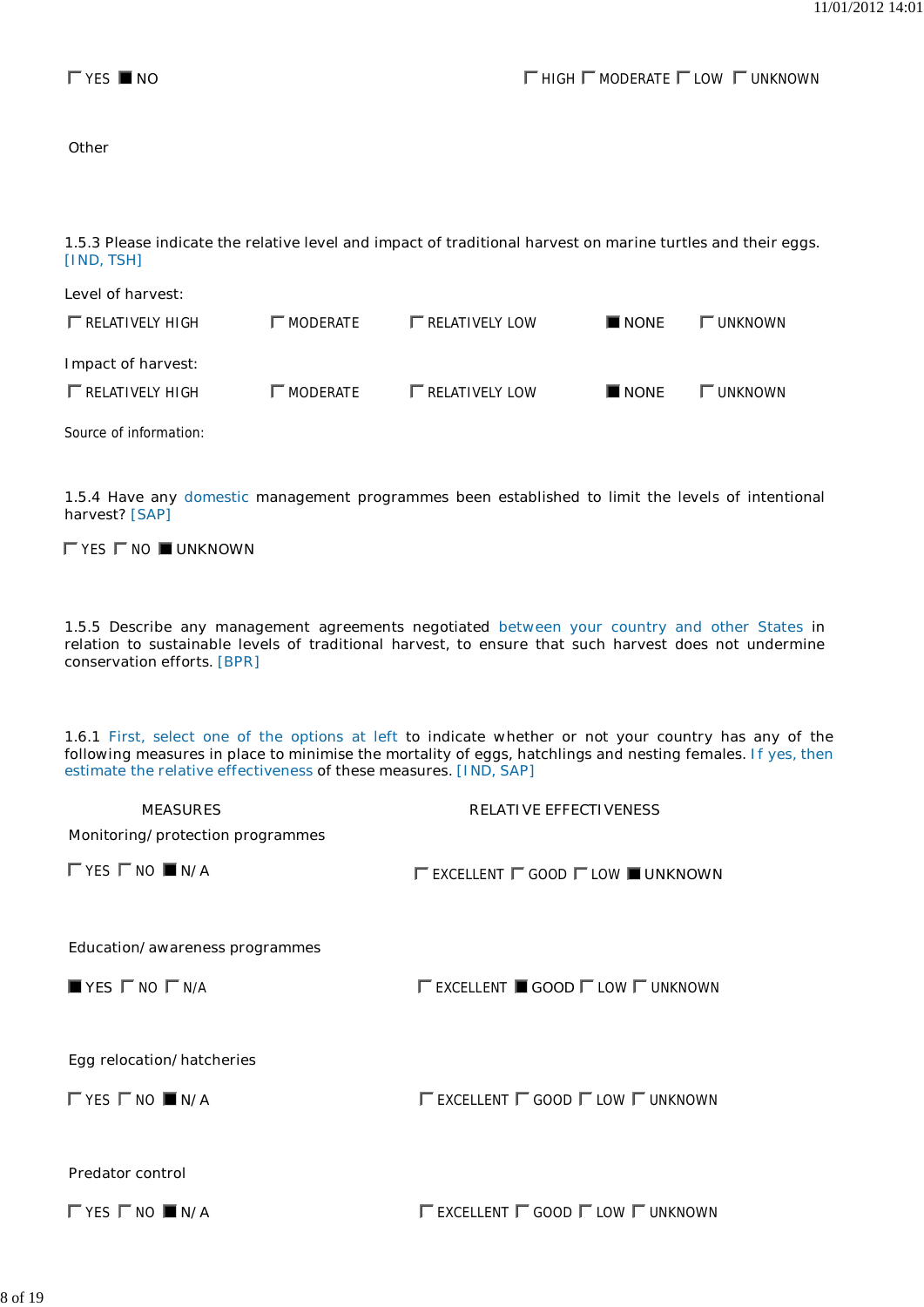**Vehicle / access restrictions**

| $\Gamma$ YES $\Gamma$ NO $\blacksquare$ N/A       | $\Gamma$ excellent $\Gamma$ good $\Gamma$ low $\Gamma$ unknown              |
|---------------------------------------------------|-----------------------------------------------------------------------------|
| Removal of debris / clean-up                      |                                                                             |
| $\blacksquare$ YES $\sqsubset$ NO $\sqsubset$ N/A | EXCELLENT $\Gamma$ GOOD $\Gamma$ LOW $\Gamma$ UNKNOWN                       |
| Re-vegetation of frontal dunes                    |                                                                             |
| $\Gamma$ YES $\Gamma$ NO $\blacksquare$ N/A       | $\Gamma$ excellent $\Gamma$ good $\Gamma$ low $\Gamma$ unknown              |
| <b>Building location/design regulations</b>       |                                                                             |
| $\blacksquare$ YES $\sqsubset$ NO $\sqsubset$ N/A | $\Gamma$ excellent $\blacksquare$ good $\Gamma$ low $\Gamma$ unknown        |
| Light pollution reduction                         |                                                                             |
| $\Gamma$ YES $\Gamma$ NO $\Gamma$ N/A             | $\Gamma$ excellent $\blacksquare$ <b>GOOD</b> $\Gamma$ low $\Gamma$ unknown |

**Other (list and rate them)**

 $\Gamma$  YES  $\Gamma$  NO  $\Gamma$  N/A

**1.6.2 Has your country undertaken any evaluation of its nest and beach management programmes? [SAP]**

 $\Gamma$  **YES**  $\Gamma$  **NO ■ NOT APPLICABLE** 

# **OBJECTIVE II. PROTECT, CONSERVE AND REHABILITATE MARINE TURTLE HABITATS**

**2.1.1 What is being done to protect critical habitats outside of established protected areas? (NB: It is assumed that legislation relating to established protected areas will have been described in Section 1.5.1) [BPR, SAP]**

**2.1.2 Are assessments routinely made of the environmental impact of marine and coastal development on marine turtles and their habitats? [IND, SAP]**

**YES**  $\Gamma$  NO  $\Gamma$  NOT APPLICABLE

ASEZA with the help of MSS are implementing a yearly monitoring program on water quality, benthos and fish fauna along the entire coast of Gulf of Aqaba. This program was commenced before 10 years and still implemented under the name, National Monitoring Program of Jordanian Sector of Gulf of Aqaba.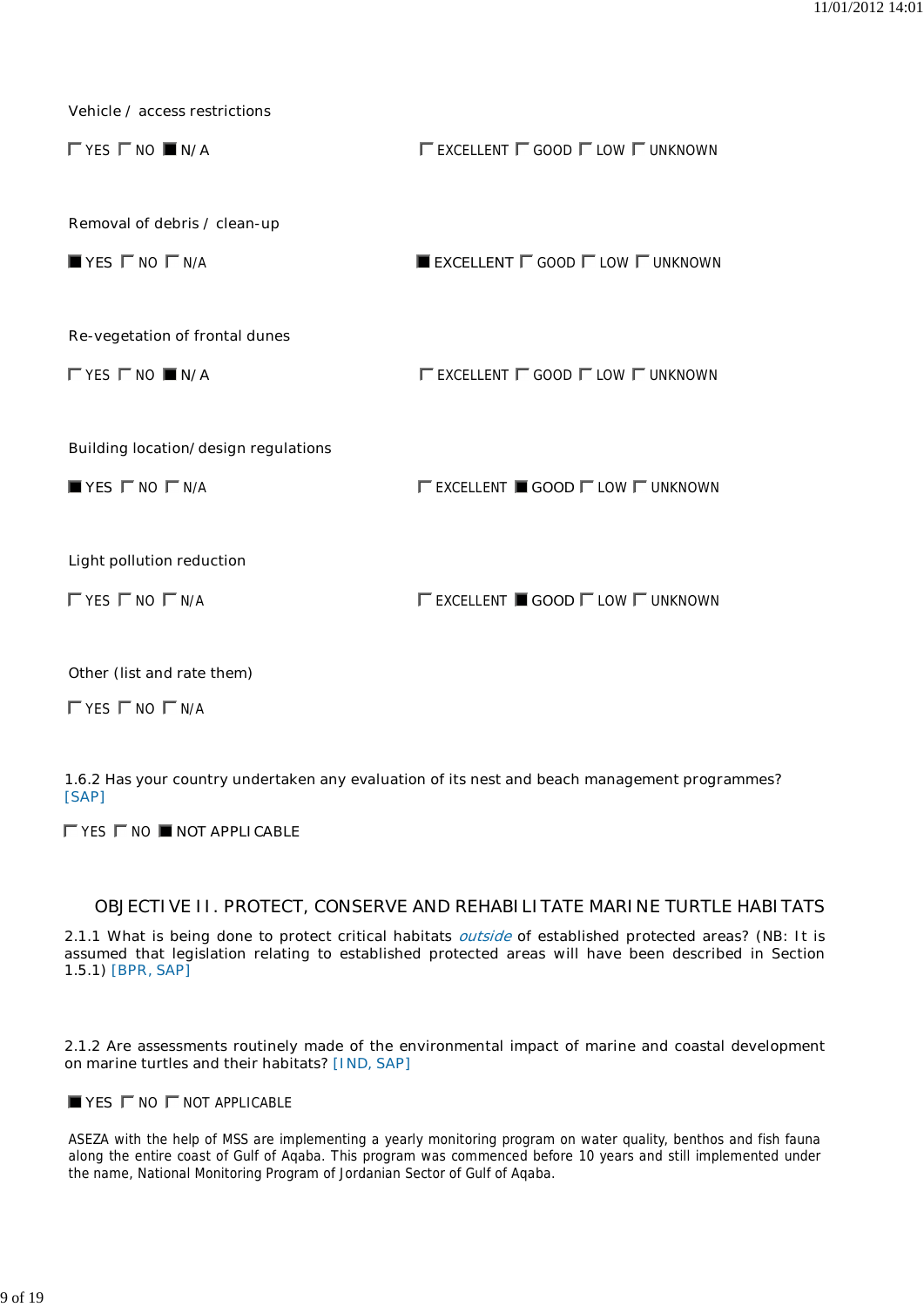#### **2.1.3 Is marine water quality (including marine debris) monitored near turtle habitats? If yes, describe the nature of this monitoring and any remedial measures that may have been taken. [SAP]**

### $\blacksquare$  **YES**  $\blacksquare$  NO  $\blacksquare$  NOT APPLICABLE

Water quality is monthly monitored along the entire coast. All possible sources of pollution are strictly considered in the water quality assessment. Research on the water quality specially the microbial counts (coliformas and fecal coliforms) at certain locations has been conducted. In addition, investigation on fish diseases and parasites was also undertaken on fish stocks. Links between microbes and parasites that are of heteroxenous and monoxenous origin have been identified which could harm turtles population in the area.

### **2.1.4 Are measures in place to prohibit the use of poisonous chemicals and explosives? [SAP]**

### $\blacksquare$  YES  $\blacksquare$  NO  $\blacksquare$  NOT APPLICABLE

According to the existing laws and regulations in the country regarding the marine environment all means of the use of poisons or explosives in fishery are strictly prohibited. Measures are implemented through various agencies, marine park rangers, beach patrollers, coast guard forces, port authorities and certain NGOs.

#### **2.2.1 Are efforts being made to recover degraded coral reefs? If yes, give details (location, duration, effectiveness, lessons learned, future plans etc). [IND, SAP]**

 $\blacksquare$  **YES**  $\blacksquare$  NO  $\blacksquare$  **NOT APPLICABLE** (no degraded coral reefs)

Coral reef habitats are continuously monitored visually. Underwater cleaning campaign of solid wastes is often implemented. Recently, construction of settling substrata for the initiation of artificial reef habitat has been completed. The location is at the northern public beach. ASEZA with the help of PERSGA undertake this responsibly. In addition, trials were made to rehabilitate other sites by re-arranging the broken colonies of corals and/or re-transplanting them within the same location.

#### **2.2.2 Are efforts being made to recover degraded mangrove habitats that are important for turtles? If yes, give details (location, duration, effectiveness, lessons learned, future plans etc.) [IND, SAP]**

 $\Gamma$  YES  $\Gamma$  NO  $\blacksquare$  **NOT APPLICABLE** (no mangrove habitats important for turtles)

There are no mangroves along the coast of Jordan. However, grass beds are under continuous observation. Areas that witnessed heavy fishing efforts were impacted by such activities. Recently, complete ban of fishing was enforced five years ago. Recent observations suggest a good well-being of these habitats.

#### **2.2.3 Are efforts being made to recover degraded sea grass habitats? If yes, give details (location, duration, effectiveness, lessons learned, future plans etc.). [IND, SAP]**

**YES**  $\Gamma$  NO  $\Gamma$  NOT APPLICABLE (no degraded sea grass habitats)

However, debris removal is routinely made along the entire coast through the programs to keep beaches clean. Clean up campaigns are continuously undertaken either by Department of environment at ASEZA or by various NGOs

# **OBJECTIVE III. IMPROVE UNDERSTANDING OF MARINE TURTLE ECOLOGY AND POPULATIONS THROUGH RESEARCH, MONITORING AND INFORMATION EXCHANGE**

### **3.1.1 Give a list of available literature that includes baseline information from studies carried out in your country on marine turtle populations and their habitats. [INF]**

Through the Strategic Action Plan (SAP) implemented by PERSGA for the regional countries, we have started to collect some preliminary information on turtle stocks that live in or head to Jordan's territorial waters. Some information was gathered on the population size and kind. In addition, currently a program for tagging the by-catch of turtles is under way. A study on feeding habits of the Hawksbill turtle is being proposed and hopefully within a short period will be commenced.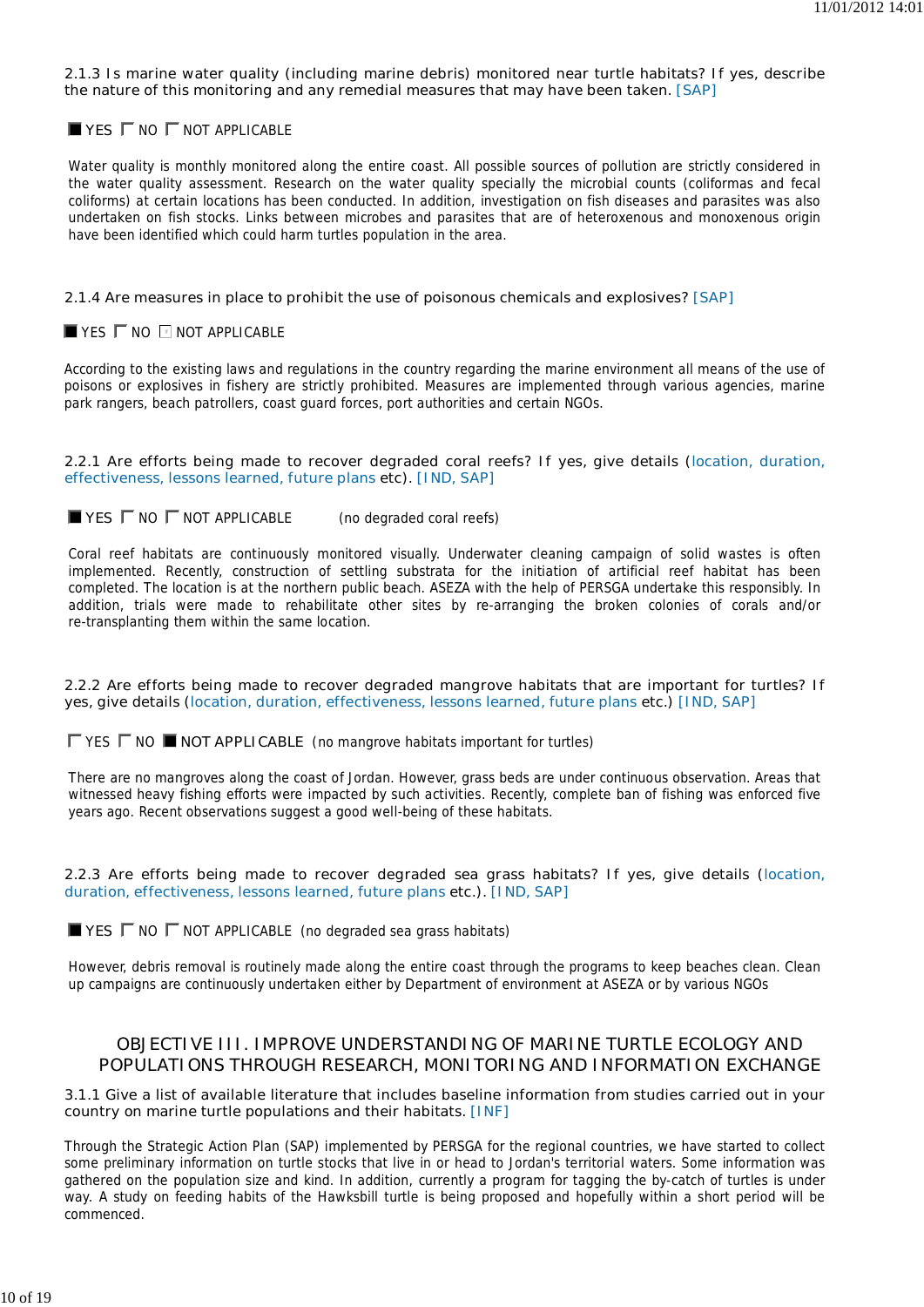**3.1.2 Have long-term monitoring programmes (i.e. of at least 10 years duration) been initiated or planned for priority marine turtle populations frequenting the territory of your country? [IND, BPR]**

 $$ 

This has been suggested to the environment department of ASEZA in order to ask all diving centers in the city of Aqaba to continuously fill a special underwater sheet about each diver observation on turtle population. Volunteer divers locally and from outside the country have started to fill in this sheet and will continue on a sustainable manner.

# **3.1.3 Has the genetic identity of marine turtle populations in your country been characterised? [INF, PRI]**

YES **NO** UNSURE

**3.1.4 Which of the following methods have been or are being used to try to identify migration routes of turtles? Use the text boxes to provide additional details. [INF, PRI]**

**Tagging** ■ YES  $\Gamma$  NO

With the help of local fishermen, a tagging program (Regional Organization for the Conservation of the Environment of the Red Sea and Gulf of Aden - PERSGA) was also implemented on animals found in their catch.

| Satellite tracking |  |  | $\Gamma$ YES <b>NO</b> |
|--------------------|--|--|------------------------|
|--------------------|--|--|------------------------|

**Other**

**None of the above**

**3.1.5 Have studies been carried out on marine turtle population dynamics and survival rates (e.g. including studies into the survival rates of incidentally caught and released turtles)? [INF, PRI]**

 $$ 

The Black Rock showed the highest abundance of turtles, while Moon valley, Seven Sisters, and Oliver Canyon showed the lowest. Black Rock and Gorgon I are highly developed coral reef habitats while the other sites also contain grass beds and sandy bottoms. CPUE also showed higher values at sites with high abundance of turtles. However, the fluctuation in CPUE values between the different sites was a function of changes in the number of dives as well as divers during the survey period.

**3.1.6 Has research been conducted on the frequency and pathology of diseases in marine turtles? [INF, PRI]**

YES **NO** UNSURE

### **3.1.7 Is the use of traditional ecological knowledge in research studies being promoted? [BPR, PRI]**

TYES **NO UNSURE**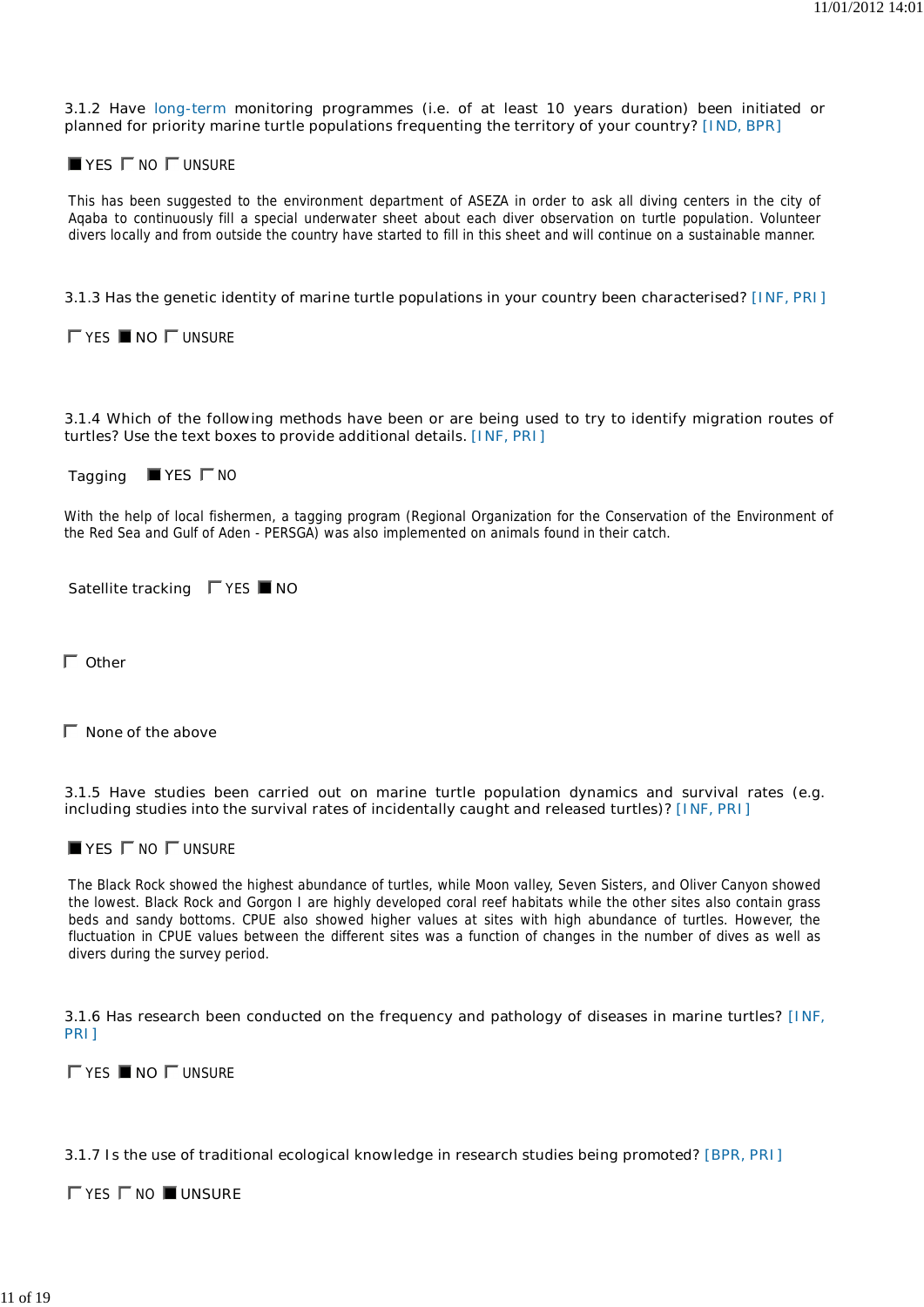### **3.2.1 List any regional or sub-regional action plans in which your country is already participating, which may serve the purpose of identifying priority research and monitoring needs. [INF]**

A national action plan was prepared for Jordan with logistical support from PERSGA similar to the other seven countries of the Red Sea. Jordan's National Action Plan for the Conservation of Marine Turtles and their Habitats (NAP) addresses a number of key objectives and obligations to reduce threats to marine turtle populations. It considers the importance of protecting and conserving marine turtles and their feeding habitat, research and monitoring, community education and participation in conservation activities..

**3.2.2 On which of the following themes have collaborative studies and monitoring been conducted? Use the text boxes to describe the nature of this international collaboration or to clarify your response. Answer 'NO' if the studies/monitoring undertaken do not involve international collaboration. [INF, PRI]**

# **a) Genetic Identity** ■ YES  $\Gamma$  NO  $\Gamma$  NOT APPLICABLE

For gene flow studies, samples from turtle population in Jordan will be collected and incorporated with samples from other PERSGA regional countries for genetic analysis.

**b) Conservation status VES**  $\Gamma$  NO  $\Gamma$  NOT APPLICABLE

Development of the NAP for each country of PERSGA has been launched, through which conservation measures between countries are in progress.

# **c) Migrations** ■ YES  $\Gamma$  NO  $\Gamma$  NOT APPLICABLE

Tagging programe is under progrees for turtles population in the Red Sea and Gulf of Aden region in order to tags each individual turtle cought either through by-catch or any other means.

**d) Other biological and d) Other biological and ■ YES**  $\Gamma$  NO  $\Gamma$  NOT APPLICABLE ecological aspects

Food and feeding habits mainly for the Hawksbill turtle. In addition, studies on the status of coral reef and sea grass habitats -- being major feeding grounds and important for development of turtles in the region.

### **D** Other

We are proposing to establish a marine turtle observatory through which trials will be made to examine adults' potential for artificial reproduction.

#### **3.3.1 List, in order of priority, the marine turtle populations in your country in need of conservation actions, and indicate their population trends. [PRI]**

Five species of marine turtles are found in the Red Sea, of which the Hawksbill turtle, Eretmochelys imbricata, are probably the most abundant in the area. Two major species are currently appearing in Jordan's waters (Hawksbill turtle and green) both of which need actions for conservation. The trend of such population indicates scarcity in their abundance over time. Efforts and being undertaken to attract others to the area.

### **3.3.2 Are research and monitoring activities, such as those described above in Section 3.1 periodically reviewed and evaluated for their efficacy? [SAP]**

### $$

All forms of reports are continuously reviewed for further evaluation and development. Monitoring activities in particular are continuously evaluated and reviewed by the specialized staff at MSS. Modifications and comparisons between previous and the newly generated data are compared.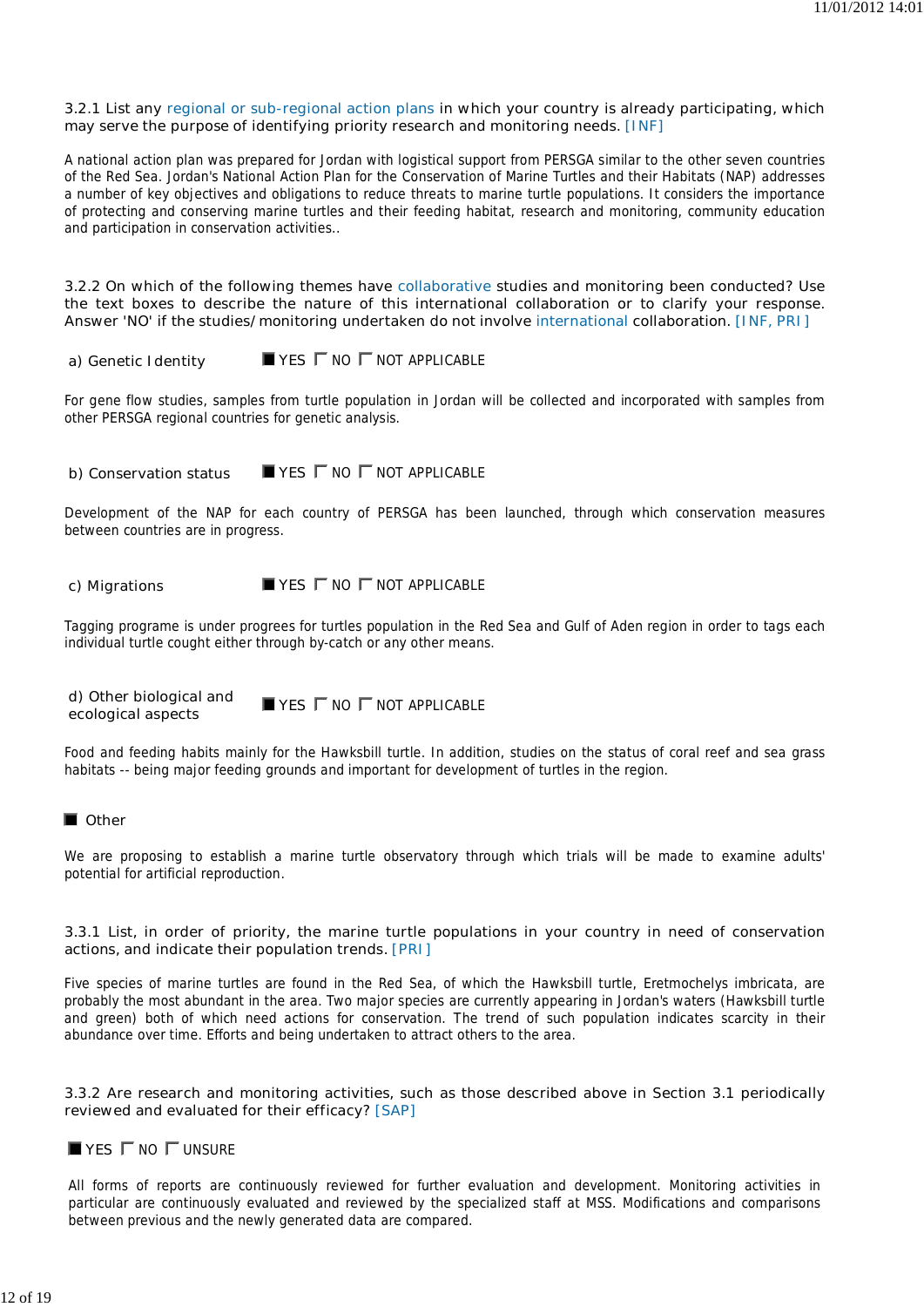**3.3.3 Describe how research results are being applied to improve management practices and mitigation of threats (in relation to the priority populations identified in 3.3.1, among others). [SAP]**

**3.4.1 Has your country undertaken any initiatives (nationally or through collaboration with other Range States) to standardise methods and levels of data collection? [BPR, INF]**

 $\blacksquare$  **YES**  $\blacksquare$  NO  $\blacksquare$  UNSURE

PERSGA has developed methods for conservation through monitoring and research. The methods that are used so far in Jordan are standardized by PERSGA.

**3.4.2 To what extent does your country exchange scientific and technical information and expertise with other Range States? [SAP, IND]**

 $\Box$  OFTEN (SYSTEMATICALLY)  $\Box$  OCCASIONALLY  $\Box$  RARELY  $\Box$  NEVER

**3.4.3 If your country shares scientific and technical information and expertise with other Range States, what mechanisms have commonly been used for this purpose? Comment on any positive benefits/outcomes achieved through these interactions. [INF]**

**3.4.4 Does your country compile and make available to other countries data on marine turtle populations of a regional interest? [INF]**

 $$ 

Regional database of PERSGA countries

# **OBJECTIVE IV. INCREASE PUBLIC AWARENESS OF THE THREATS TO MARINE TURTLES AND THEIR HABITATS, AND ENHANCE PUBLIC PARTICIPATION IN CONSERVATION ACTIVITIES**

**4.1.1 Describe the educational materials, including mass media information programmes that your country has collected, developed and/or disseminated. [INF, PRI]**

School syllabus from the Ministry of education showing the importance of the marine environment and the different habitats as well as the necessity to conserve the endangered marine species. ASEZA and marine park generated material for public awareness, including brochures and posters as well as signs along the entire coast aimed at beach users.

NGOs' activities include organizing a cleaning campaign each time and specialized workshops of conservation mitigation for turtles (organized by MSS and ASEZA).

Educational programs on threatened marine species targeting fishermen in the area was introduced by MSS and ASEZA.

### **4.1.2 Which of the following groups have been the targets of these focused education and awareness programmes described in above in Section 4.1.1? [PRI, INF]**

**Policy makers**  $\Gamma$  Fishing industry **Local/Fishing communities**  $\Gamma$  Indigenous groups ■ Tourists  $\Gamma$  Media ■ Teachers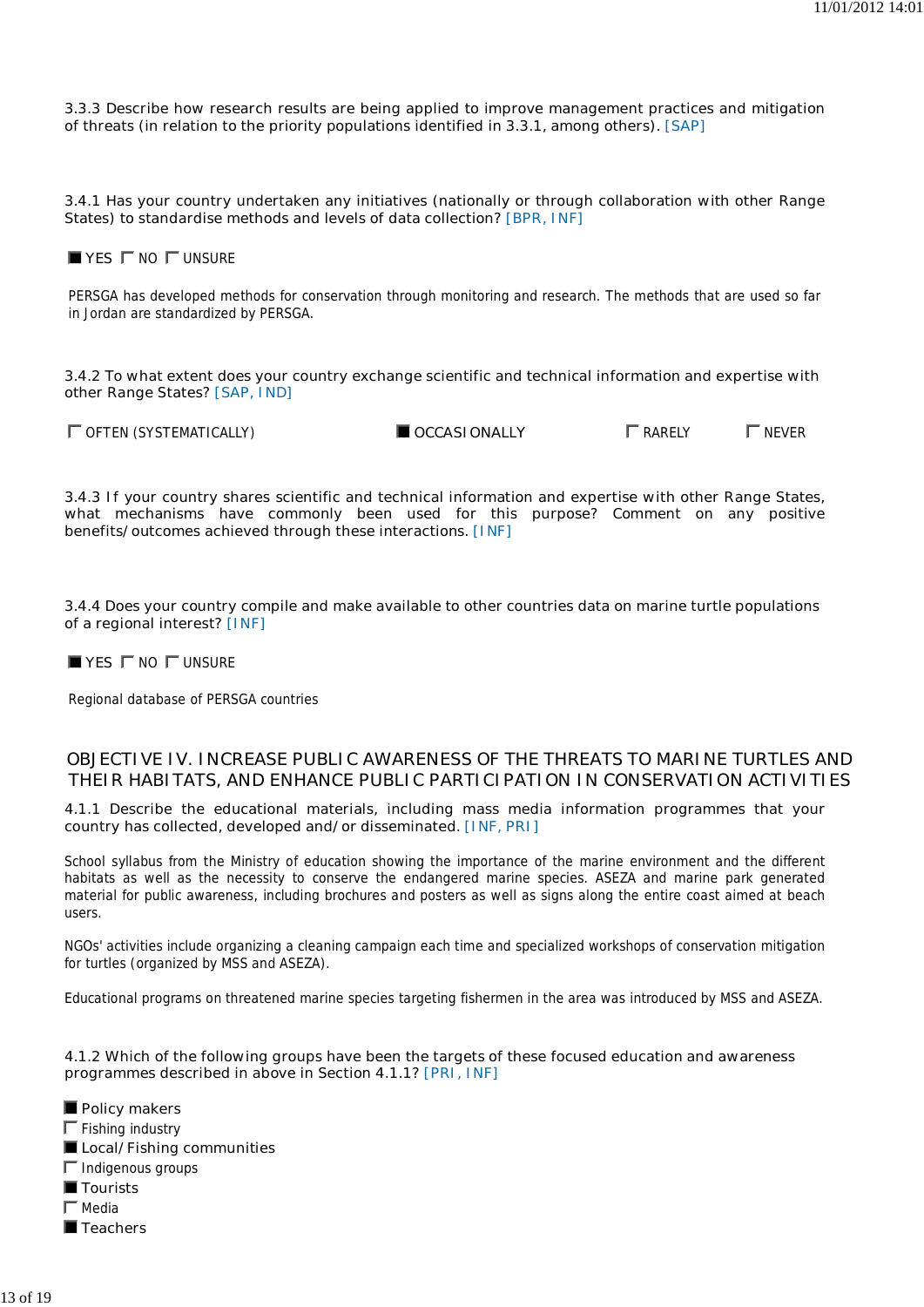**Students Military, Navy, Police Scientists**  $\Gamma$  Other:  $\Gamma$  None of the above

Workshops, presentations and interviews with all of the above through pre-organized programs.

# **4.1.3 Have any community learning / information centres been established in your country? [BPR, SAP]**

# **YES**  $\Gamma$  NO

Aqaba Marine Park has been recently established. It belongs to the department of Environment at ASEZA. The Center is fully staffed with rangers on both marine and coastal areas. Their duty is to provide advice and guidence when needed to coast users as well as patrolling the entire coastal line againsed any envornmental violence.

### **4.2 Alternative livelihood opportunities [IND, BPR] Describe initiatives already undertaken or planned to identify and facilitate alternative livelihoods (including income-generating activities) for local communities.**

This has been focused on fishermen communities through the engagement of some of them to become rangers at ASEZA for coastal areas and boat observers. In addition, some fishermen have been incorporated in other jobs at the marine park or other departments of ASEZA as an alternative for their incomes.

Ecotourism groups were also established recently and employed by some of the new resorts along the coast. Duties are to guide divers to sites of attraction as well as provide details on the beauty and the importance of conserving the marine environment.

### **4.3.1 Describe initiatives already undertaken or planned by your country to involve local communities, in particular, in the planning and implementation of marine turtle conservation programmes. Please include details of any incentives that have been used to encourage public participation, and indicate their efficacy. [BPR, IND]**

Beach clean up and underwater cleaning campaigns.

Private diving centers are encouraged to collect data on turtles.

Various NGO activities, such as social events, are directed at environmental conservation issues.

Exposing the historical and heritage importance of Aqaba town through organizing yearly festival.

### **4.3.2 Describe initiatives already undertaken or planned to involve and encourage the cooperation of Government institutions, NGOs and the private sector in marine turtle conservation programmes. [IND, BPR]**

Public acknowledgement and certificates. In addition, during major events related to marine environmental protection; hats, medals and T-shirts are distributed to the public. However, incentives devoted especially for turtle conservation are under evaluation and hopefully will result in something that might help in this direction.

# **OBJECTIVE V. ENHANCE NATIONAL, REGIONAL AND INTERNATIONAL COOPERATION**

**5.1.1 Has your country undertaken a national review of its compliance with Convention on International Trade in Endangered Species (CITES) obligations in relation to marine turtles? [SAP]**

# **YES**  $\Gamma$  NO  $\Gamma$  NOT APPLICABLE

As a member state of CITES, Jordan is complying all items of the agreement accordingly in a strict manner. Trade in live turtles or turtle products is strictly prohibited.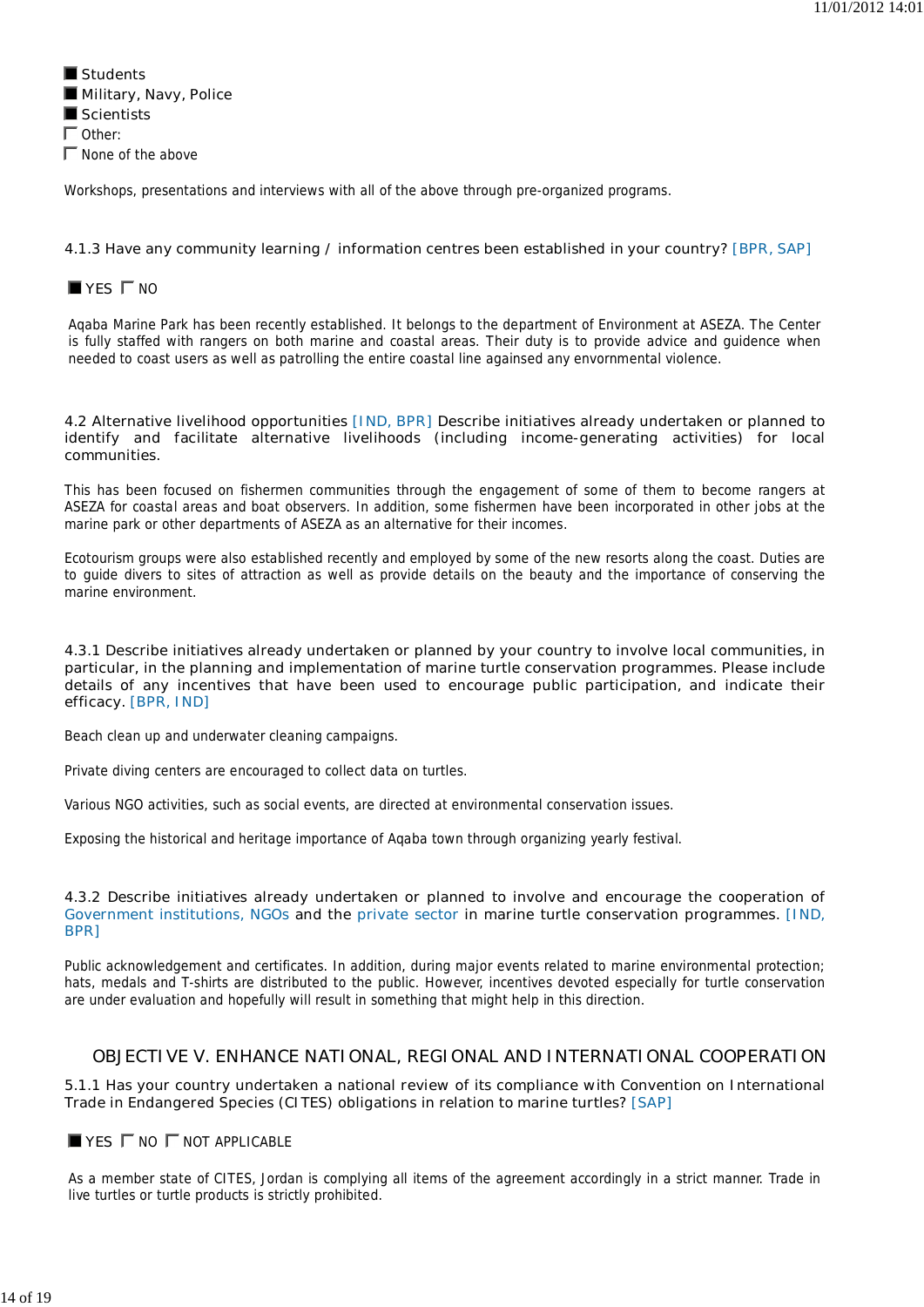**5.1.2 Does your country have, or participate/cooperate in, CITES training programmes for relevant authorities? [SAP]**

**TYES INO** TNOT APPLICABLE

**5.1.3 Does your country have in place mechanisms to identify international illegal trade routes (for marine turtle products etc.)? Please use the text box to elaborate on how your country is cooperating with other States to prevent/deter/eliminate illegal trade. [SAP]**

# YES NO **NOT APPLICABLE**

**5.1.4 Which international compliance and trade issues related to marine turtles has your country raised for discussion (e.g. through the IOSEA MoU Secretariat, at meetings of Signatory States etc.)? [INF]**

### **5.1.5 Describe measures in place to prevent, deter and eliminate domestic illegal trade in marine turtle products, particularly with a view to enforcing the legislation identified in Section 1.5.1. [INF]**

The existing legislation clearly demonstrates that it is illegal to trade in most of the marine organisms which are scarcely available at the Jordanian coast. This certainly includes alive or dead coral colonies, coloured coral fish and many other invertebrates for ornamental use such as Giant clams, anemones and sponges in addition to marine turtles and marine mammals.

### **5.2.1 Has your country already developed a national action plan or a set of key management measures that could eventually serve as a basis for a more specific action plan at a national level? [IND]**

# **YES**  $\Gamma$  NO

NAP is already sent to officials at the ministry of environment. Coordination of activity between the ministry and ASEZA is being initiated with the hope that ASEZA will take the lead to implement the NAP in collaboration with other authorities in the town as well as the NGO's.

#### **5.2.2 From your country's perspective, which conservation and management activities, and/or which particular sites or locations, ought to be among the highest priorities for action? [PRI]**

Provide reliable and accurate data on the population size. Data were generated and under continuous monitoring (3.1)

Rehabilitation of habitats.; At all habitats, fishing was banned completely. Fishing is allowed only at deep water mainly using hooks and line. (2.2)

Public awareness. Eco clubs at several schools and NGO's were established. Their duties are to conduct events on marine conservation issues and one of them is devoted for turtles conservation. (4.1)

Turtles ecotourism; eco tourism groups were created to serve in the mission of helping tourists at sites of interest (6.3)

### **5.2.3 Please indicate, from your country's standpoint, the extent to which the following local management issues require international cooperation in order to to achieve progress. [PRI]**

| Illegal fishing in territorial waters           | <b>ESSENTIAL</b> $\Gamma$ IMPORTANT $\Gamma$ LIMITED $\Gamma$ NOT AT ALL         |
|-------------------------------------------------|----------------------------------------------------------------------------------|
| Incidental capture by foreign fleets            | $\Gamma$ essential $\Gamma$ important $\Gamma$ limited $\Gamma$ not at all       |
| Enforcement/patrolling of territorial<br>waters | $\Gamma$ essential $\blacksquare$ important $\Gamma$ limited $\Gamma$ not at all |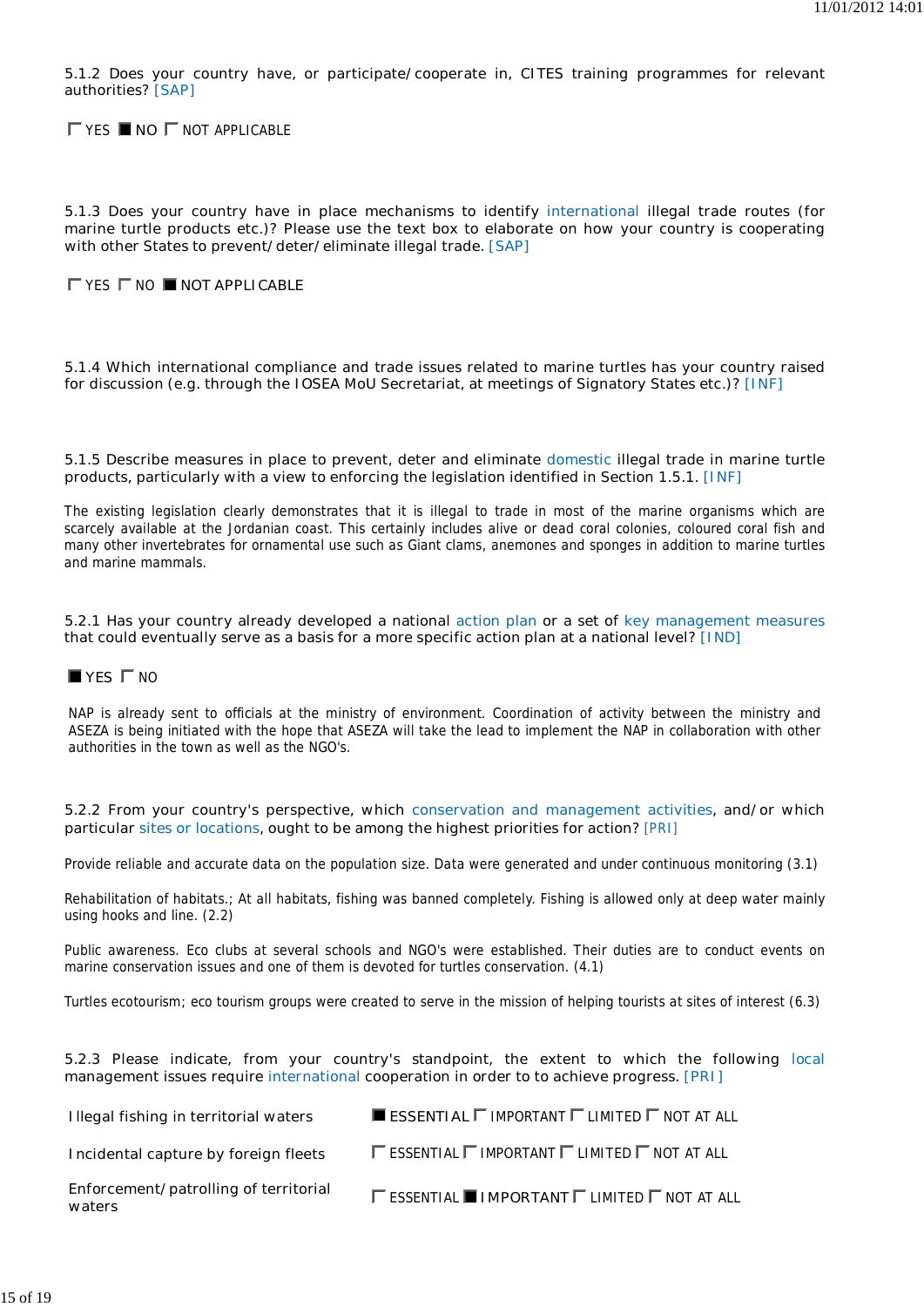| Hunting/harvest by neighboring<br>countries | $\Gamma$ essential $\blacksquare$ IMPORTANT $\Gamma$ limited $\Gamma$ not at all        |
|---------------------------------------------|-----------------------------------------------------------------------------------------|
| Poaching, illegal trade in turtle projects  | $\Gamma$ essential $\Gamma$ important $\Gamma$ limited $\Gamma$ not at all              |
| Development of gear technology              | $\Gamma$ essential $\Gamma$ important $\blacksquare$ <b>Limited</b> $\Gamma$ not at all |
| Oil spills, pollution, marine debris        | $\blacksquare$ ESSENTIAL $\sqcap$ IMPORTANT $\sqcap$ LIMITED $\sqcap$ NOT AT ALL        |
| Training / capacity-building                | $\Gamma$ essential $\Gamma$ important $\blacksquare$ <b>Limited</b> $\Gamma$ not at all |
| Alternative livelihood development          | $\Gamma$ essential $\Gamma$ important $\Gamma$ limited $\Gamma$ not at all              |
| <b>Identification of turtle populations</b> | $\Gamma$ essential <b>Important</b> $\Gamma$ limited $\Gamma$ not at all                |
| <b>Identification of migration routes</b>   | $\Gamma$ essential $\blacksquare$ important $\Gamma$ limited $\Gamma$ not at all        |
| Tagging / satellite tracking                | $\Gamma$ essential <b>Important</b> $\Gamma$ limited $\Gamma$ not at all                |
| <b>Habitat studies</b>                      | $\Gamma$ essential $\blacksquare$ important $\Gamma$ limited $\Gamma$ not at all        |
| <b>Genetics studies</b>                     | $\Gamma$ essential $\blacksquare$ important $\Gamma$ limited $\Gamma$ not at all        |

Maintain sustainability of marine resources and indicate the importance of marine habitats between countries. Migratory species, such as turtles, do not recognize the political boundaries between countries.

Monitoring of water quality against pollution.

Early warning on oil spillage between neighboring countries.

Communication and smooth flow of environmental information is essential.

**5.3.1 Identify existing frameworks/organisations that are, or could be, useful mechanisms for cooperating in marine turtle conservation at the sub-regional level. Please comment on the strengths of these instruments, their capacity to take on a broader coordinating role, and any efforts your country has made to enhance their role in turtle conservation. [INF, BPR]**

The regional action plan (RAP) for marine turtles in the regional countries of the Red sea and Gulf of Aden is useful tool to strengthen cooperation. Although, Egypt and Saudi Arabia are part of this RAP, any real cooperation between these countries and Jordan is still in its infancy stage.

**5.3.2 Has your country developed, or is it participating in, any networks for cooperative management of shared turtle populations? [BPR, INF]**

YES **NO** NOT APPLICABLE

**5.3.3 What steps has your country taken to encourage Regional Fishery Bodies (RFBs) to adopt marine turtle conservation measures within Exclusive Economic Zones (EEZs) and on the high seas? [SAP]**

#### **5.4.1 Describe your country's needs, in terms of human resources, knowledge and facilities, in order to build capacity to strengthen marine turtle conservation measures. [PRI]**

Rangers and coast patrollers in addition to coast guard forces are well oriented for the protection of the marine environment in general. However, people who have received special training in marine turtle conservation are increasing. MSS is the only research center for marine sciences in the country and is capable of conducting basic studies on turtle populations including tagging and habitat assessment. Preliminary study is already available but due to the rarity of turtles and limited coastal line the need for extensive work is still under debate.

In terms of knowledge, experts at MSS are mainly oriented to studies in the field of fisheries and oceanography. Therefore, generalized knowledge through contribution in various workshops is available but there is an obvious need to improve such knowledge.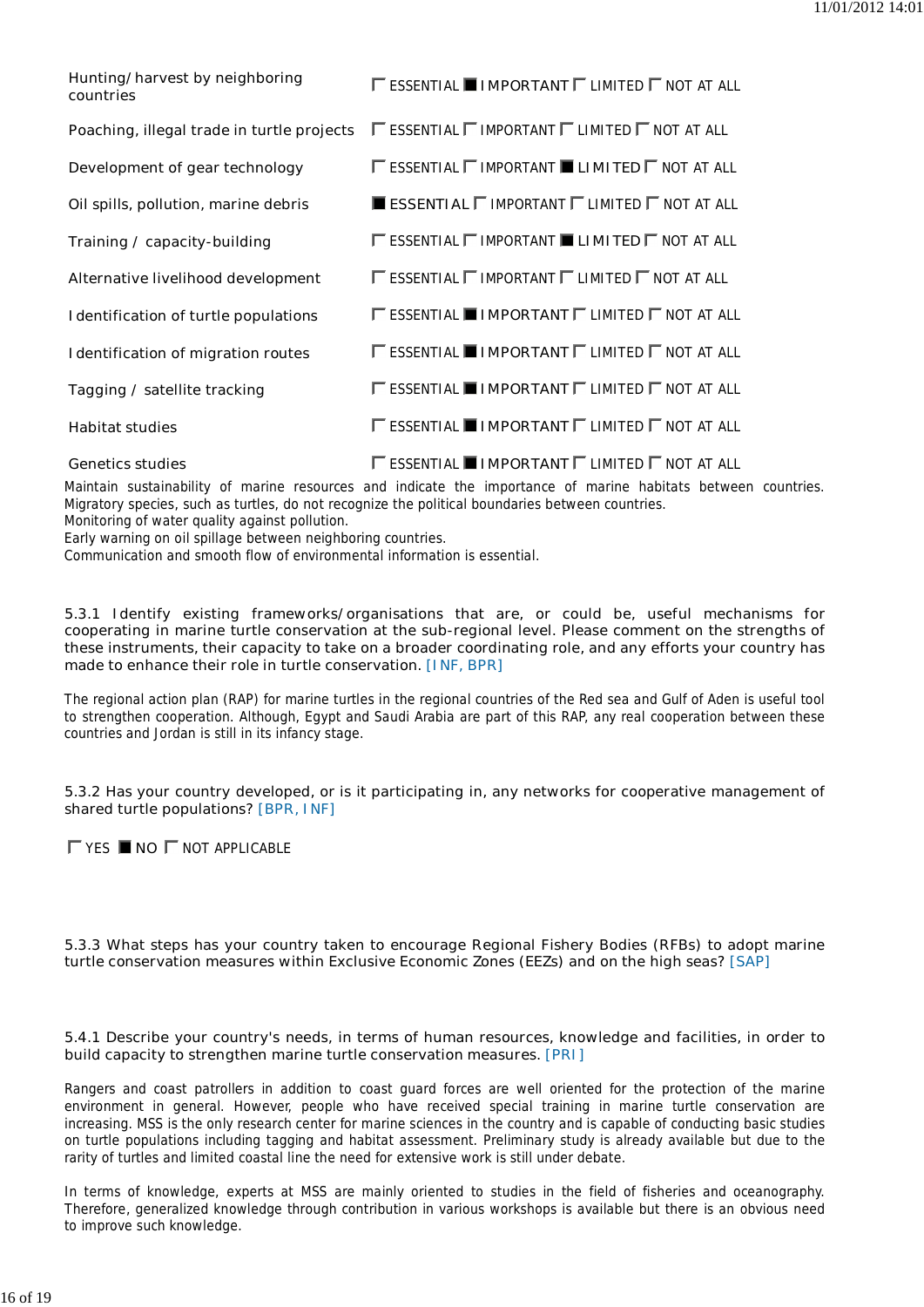### **5.4.2 Describe any training provided in marine turtle conservation and management techniques (e.g. workshops held, training manuals produced etc.), and indicate your plans for the coming year. [PRI, INF]**

1- Workshop on marine turtle conservation in the western Indian ocean, 18-22 Nov. 2000, United Arab Emirates

- 2- Workshop on regional action plan for the conservation of marine turtles and their habitats in the Red Sea and Gulf of Aden, PERSGA, 29-30/9/2003 Saudi Arabia
- 3- Two rangers from Aqaba attended the training course organized by PERSGA in Yemen in 2002
- 4- Manual and data sheets describing survey methods on marine turtles
- 5- Set of metallic tags prepared and supplied by PERSGA
- 6- Field measuring devices for length and weight of marine turtles
- 7- Eco club at schools provide extensive number of lectures at schools of different levels.

### **5.4.3 Specifically in relation to capacity-building, describe any partnerships developed or planned with universities, research institutions, training bodies and other relevant organisations. [BPR]**

ASEZA with its relevant staff for environmental and conservation issues are being coordinated with Marine Science Station in Aqaba. Experts in different fields of marine sciences are contributing to research and knowledge provision for the students and ASEZA staff. The experts are also cooperating with several NGOs in Aqaba region and with other universities in the country.

PERSGA contributed in the capacity building. Jordan participated in all training courses held by PERSGA who also provide special tags to help in turtle monitoring and conservation.

**5.5.1 National policies and laws concerning the conservation of marine turtles and their habitats will have been described in Section 1.5.1. Please indicate their effectiveness, in terms of their practical application and enforcement. [SAP, TSH]**

**5.5.2 Has your country conducted a review of policies and laws to address any gaps, inconsistencies or impediments in relation to marine turtle conservation? If not, indicate any obstacles encountered in this regard and when this review is expected to be done. [SAP]**

# YES **NO** UNSURE

I believe ASEZA and the ministry of environment are now working to review the overall regulation concerning marine environmental protection and among these there will be items especially devoted for endangered species of which turtles are part.

**5.5.3 From the standpoint of law enforcement, has your country experienced any difficulties achieving cooperation to ensure compatible application of laws across and between jurisdictions? [TSH]**

 $\Gamma$  YES  $\Gamma$  NO  $\Gamma$  UNSURE

# **OBJECTIVE VI. PROMOTE IMPLEMENTATION OF THE MoU INCLUDING THE CONSERVATION AND MANAGEMENT PLAN**

**6.1.1 What has your country already done, or will it do, to encourage other States to sign the IOSEA MoU? [INF]**

**6.1.2 Is your country currently favourable, in principle, to amending the MoU to make it a legally binding instrument? [INF]**

 $\blacksquare$  **YES**  $\blacksquare$  **NO**  $\blacksquare$  **NO** VIEW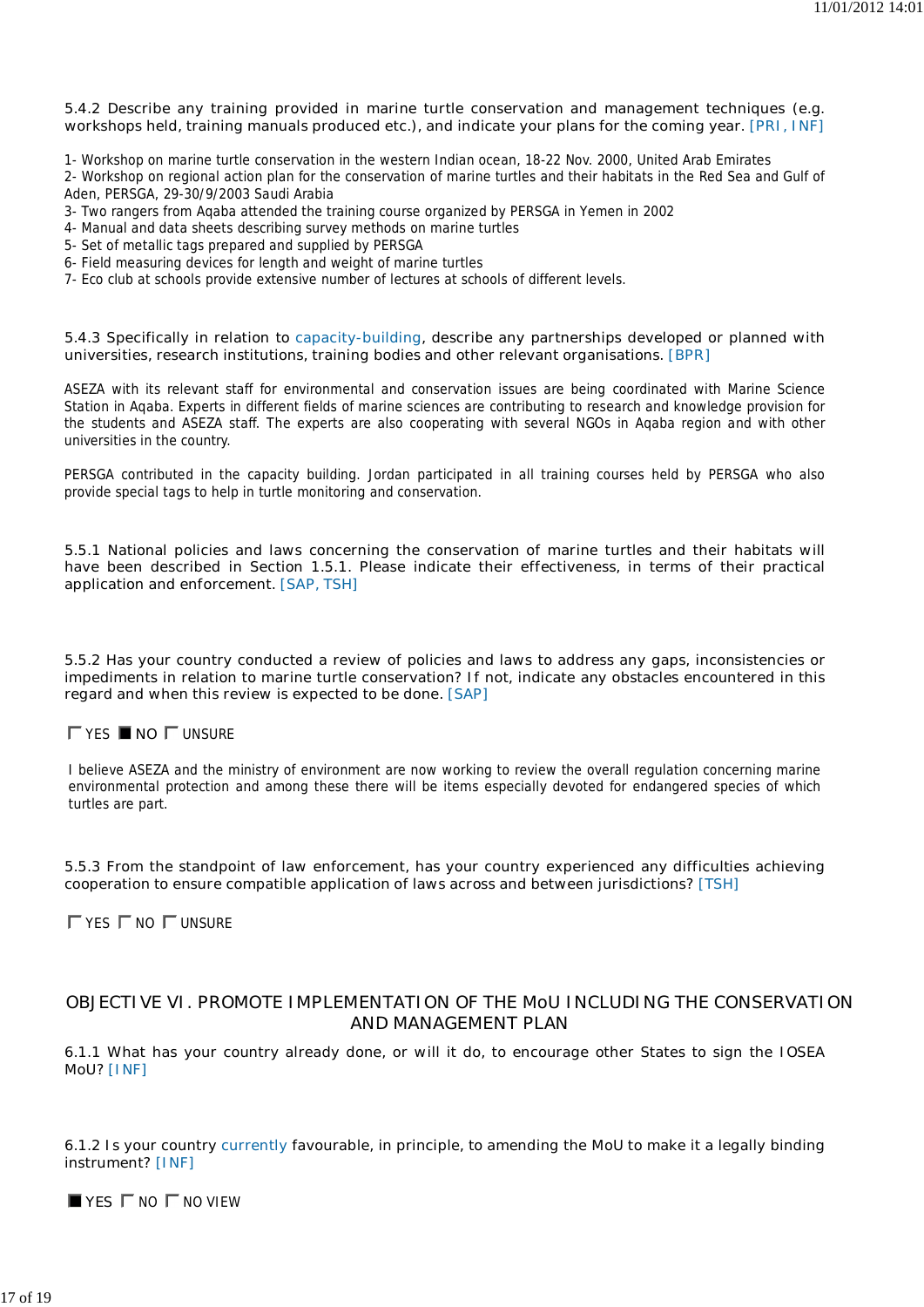**6.1.3 Would your country be favourable, over a longer time horizon, to amending the MoU to make it a legally-binding instrument? [INF]**

 $\blacksquare$  **YES**  $\blacksquare$  NO  $\blacksquare$  NO VIEW

Strengthen the link with all of its instruments regarding turtle protection measures.

#### **6.2 Secretariat and Advisory Committee**

**6.2.1 What efforts has your country made, or can it make, to secure funding to support the core operations of the IOSEA MoU (Secretariat and Advisory Committee, and related activities)? [IND]**

Not yet discussed

**6.3.1 What funding has your country mobilised for domestic implementation of marine turtle conservation activities related to the IOSEA Marine Turtle MoU? Where possible, indicate the specific monetary values attached to these activities/programmes, as well as future plans. [IND]**

**6.3.2 Has your country tried to solicit funds from, or seek partnerships with, other Governments, major donor organisations, industry, private sector, foundations or NGOs for marine turtle conservation activities? [IND]**

 $\Gamma$  YES  $\blacksquare$  NO

**6.3.3 Describe any initiatives made to explore the use of economic instruments for the conservation of marine turtles and their habitats. [BPR]**

**6.4.1 Has your country designated a lead agency responsible for coordinating national marine turtle conservation and management policy? If not, when is this information expected to be communicated to the IOSEA MoU Secretariat? [IND]**

#### YES **NO**

Discussions are in process among ASEZA, MSS, Ministry of Environment and some NGOs to develop initiatives in this direction. Generally, ASEZA will be the lead agency in this regard after implementing the NAP of Jordan

#### **6.4.2 Are the roles and responsibilities of all government agencies related to the conservation and management of marine turtles and their habitats clearly defined? [IND]**

**FIND**  $\Gamma$  UNSURE

The Jordanian coast is limited to the northern most portion of Gulf Aqaba. Responsibilities are mainly restricted to the ASEZA departments. All these responsibilities are well coordinated with other government agencies such as the Ministry of Environment and the Ministry of Agriculture and coast guard forces.

**6.4.3 Has your country ever conducted a review of agency roles and responsibilities? If so, when, and what was the general outcome? If not, is such a review planned and when? [SAP]**,

YES **NO** UNSURE